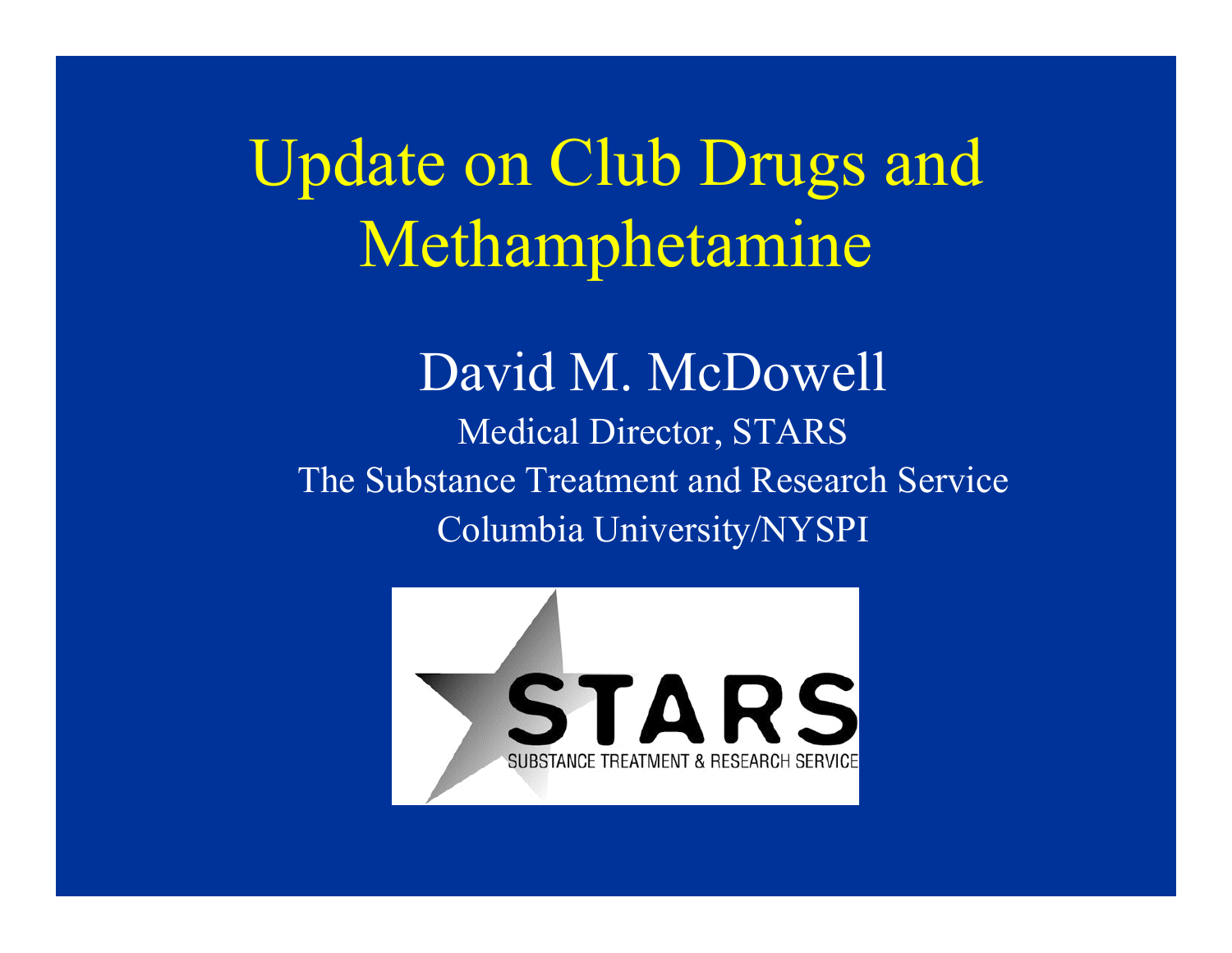#### MDMA

- Methylenedioxymethamphetamine
- X
- XTC
- Hug Drug
- Love Drug
- Adam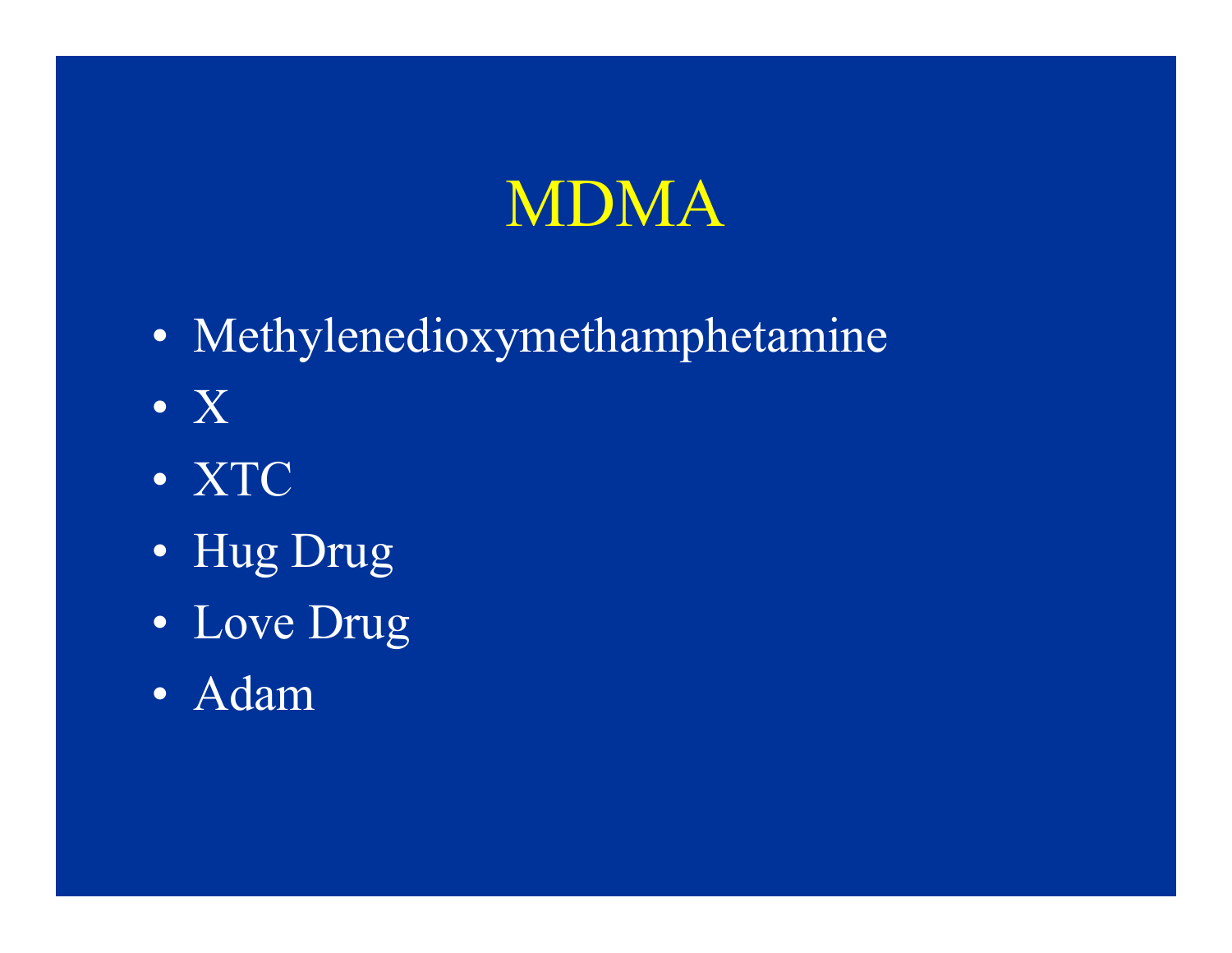#### **Ecstasy facts**

- $\bullet$ • Patented in the early 1900's
- $\bullet$ Classified as an illegal drug in 1985
- $\bullet$ • Produced in Holland and Belgium for less than \$1 a tablet
- $\bullet$ Domestic traffickers sell tablets for \$20 to \$40 each
- $\bullet$ • Customs seized 10 times more MDMA tablets in 1999 than in 1998.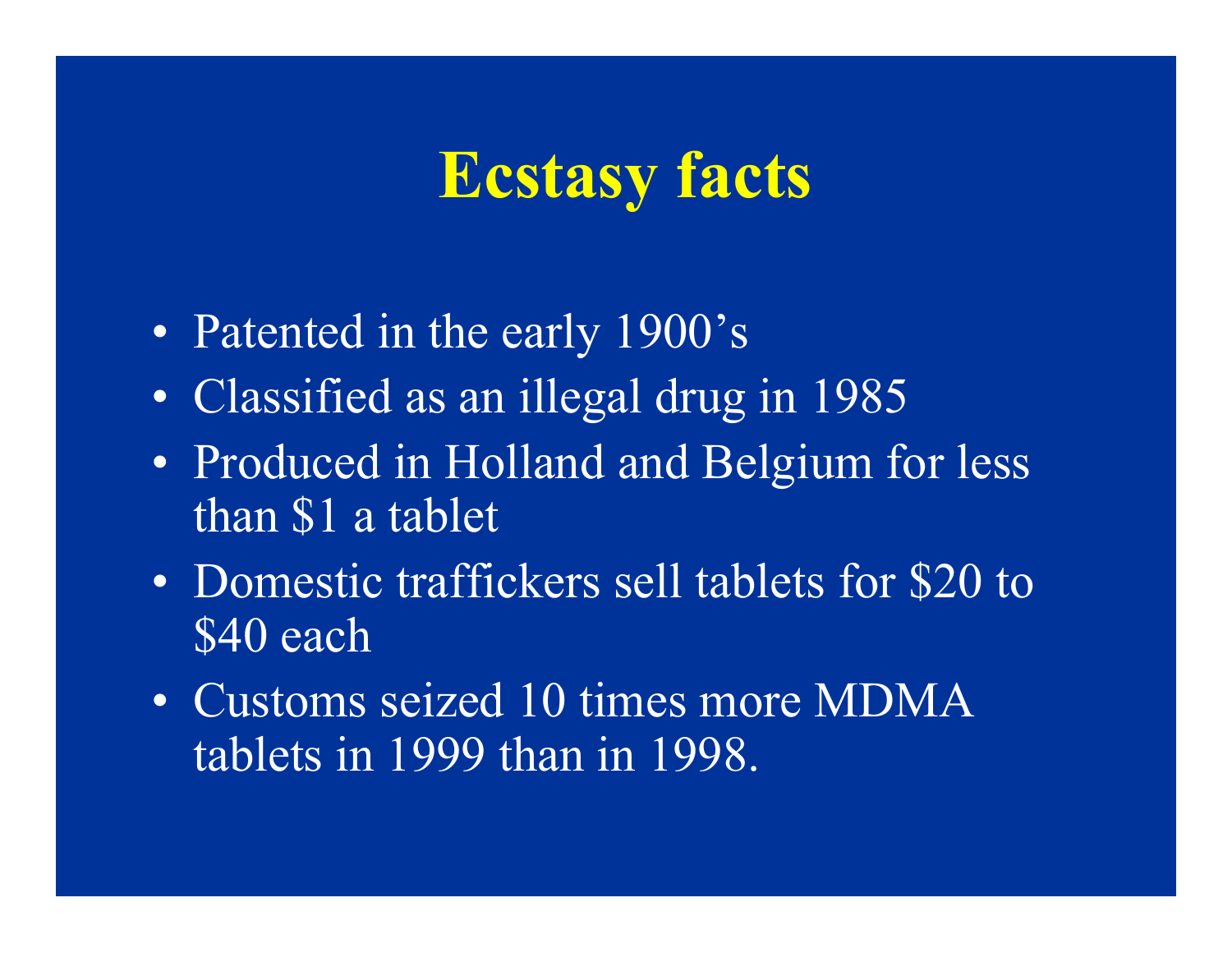## **Who uses ecstasy?**

- In 1998, 3.4 million Americans had used ecstasy at least once. (*1998 SAMHSA Household Survey)*
- Ecstasy use is most widespread among white, upperm iddle-class youth. ( *2000 Monitoring the Future* )
- African-American students are much less likely than white or Hispanic students to use ecstasy. (*2000 Monitoring the Future)*
- MDMA use has jumped, especially among younger students. ( *2000 Monitoring the Future)*
- This years use appears to have stabilized ( *2001 Monitoring the Future*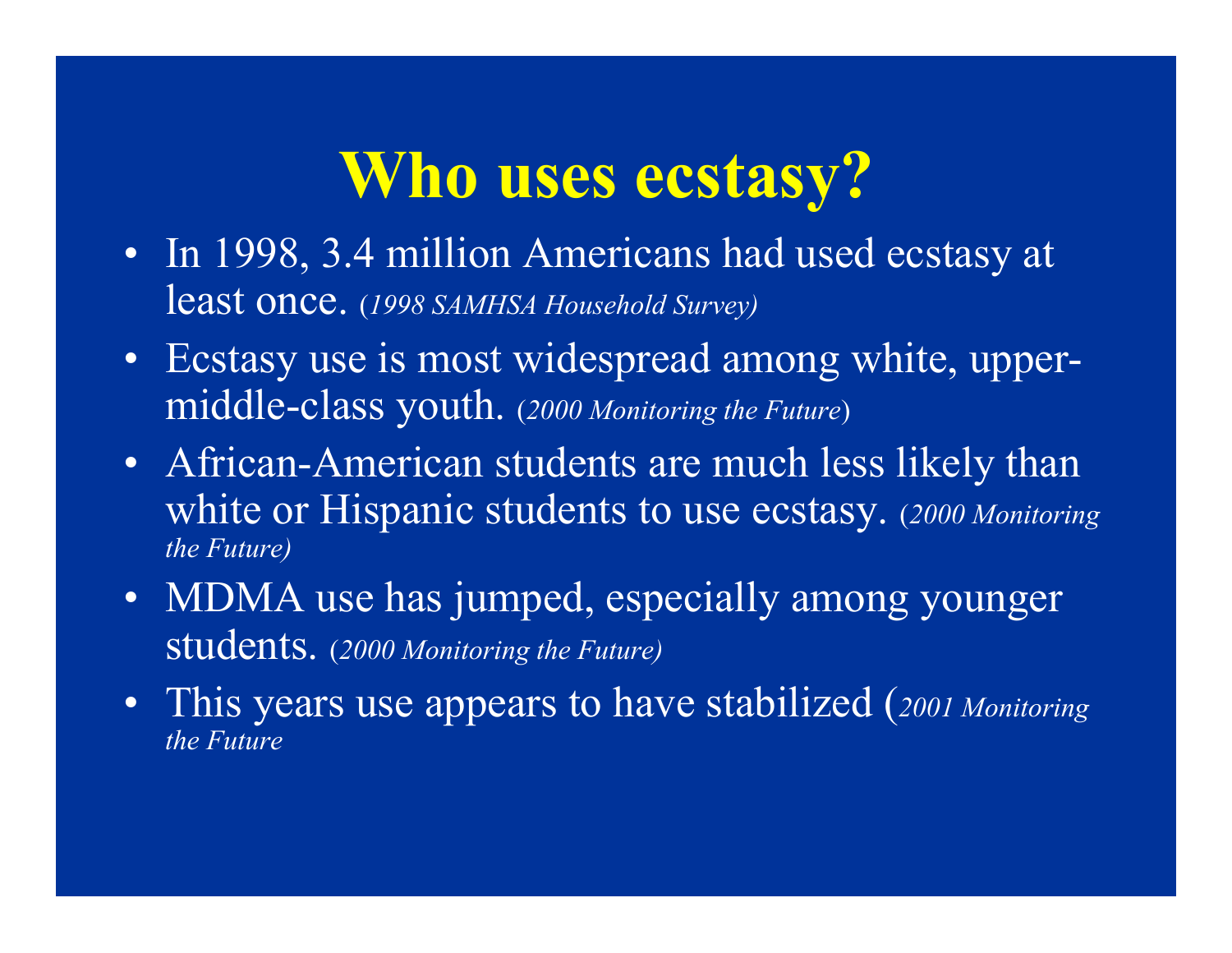

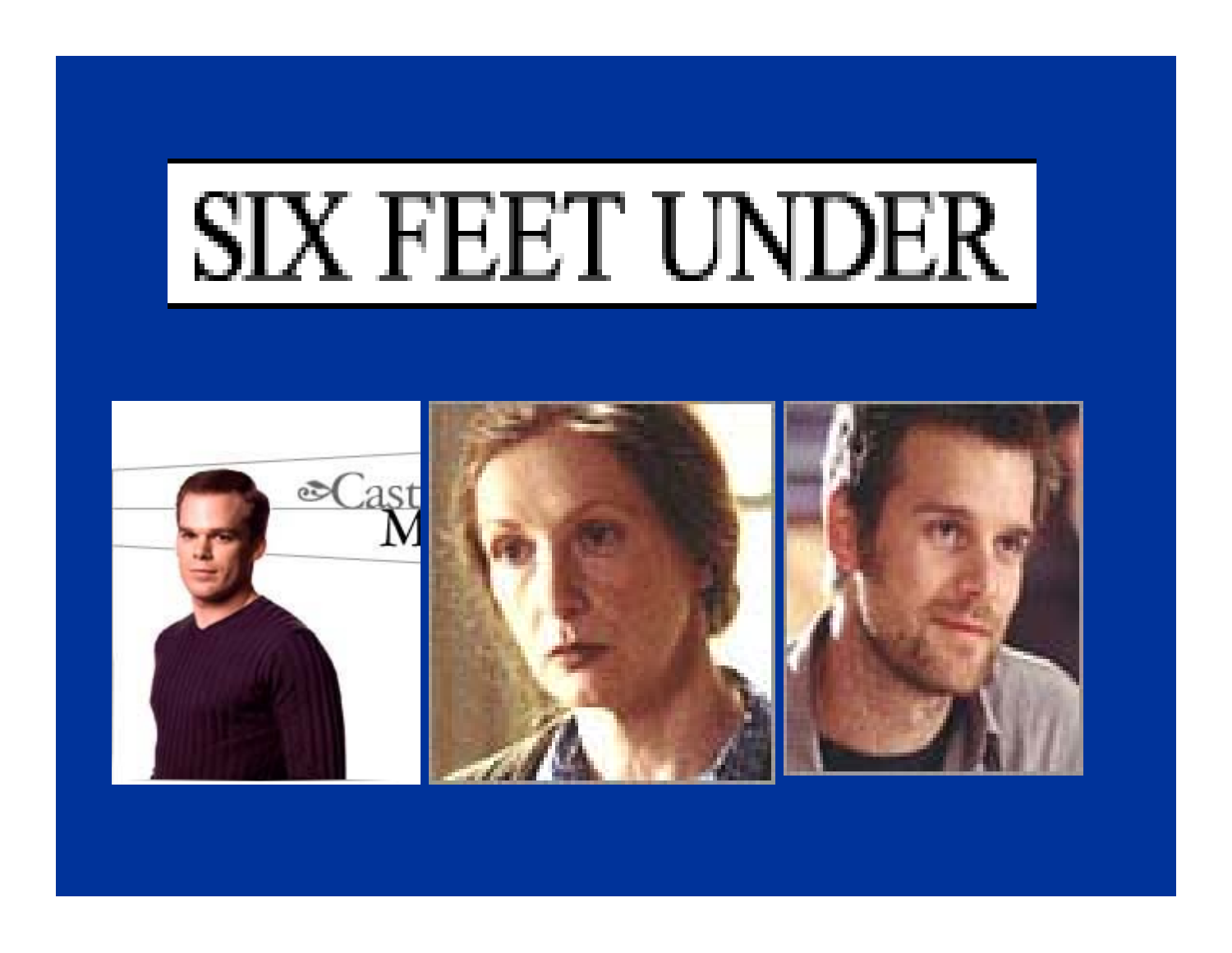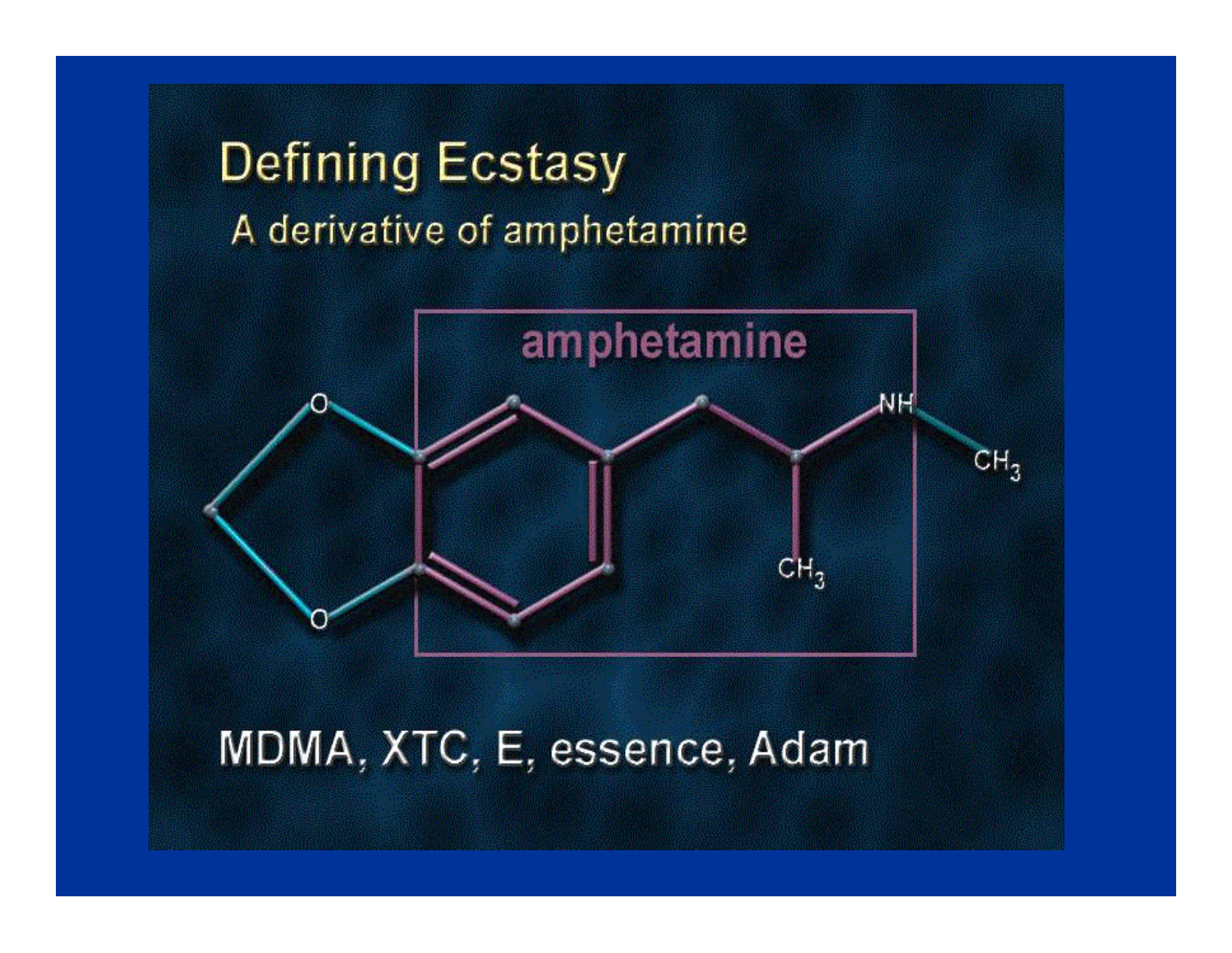## MDMA



- •Causes a feeli ng of close ness and bonding t o peopl e
- •Popularly known a s the "Love" drug
- $\bullet$ "I wan ted t o call it **empa<sup>t</sup> h y**, but w ho would know what that means ,,
- •Usually taken with others in a social setti n g
- •Effects inc lude stimulati on, i ncrease d energy, heightened awareness
- •Side effects i nclude muscle s pasm s, hyperthermia, and anorexia
- $\bullet$ Interference with sexual response cycle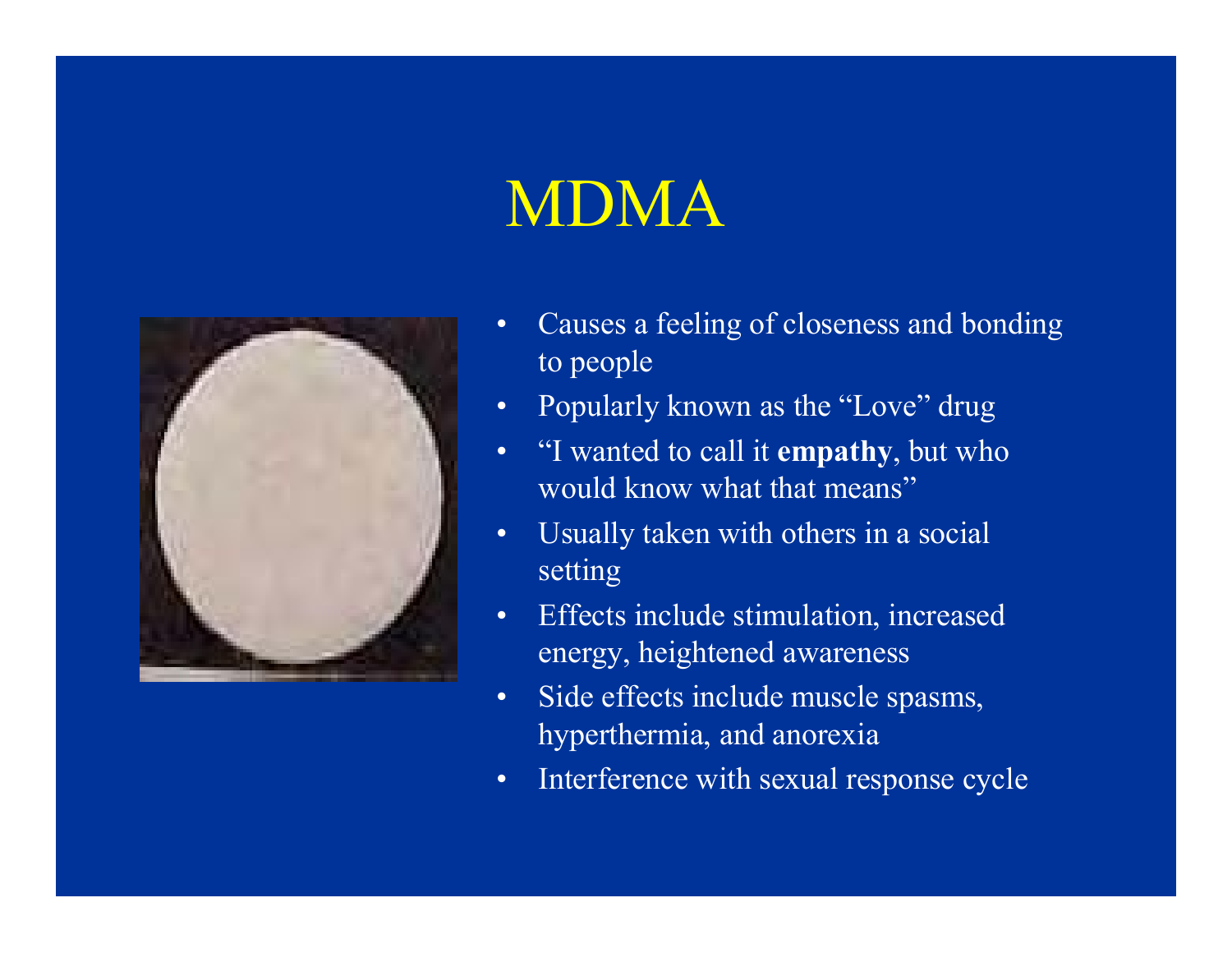## MDMA



- Pharmacologically is a "dirty drug"
- $\bullet$ Most actions m ay be tied to Serotonin
- It is an indirect Serotonergic agonist
- Repeated doses in the same t ime fr ame ar enot as effective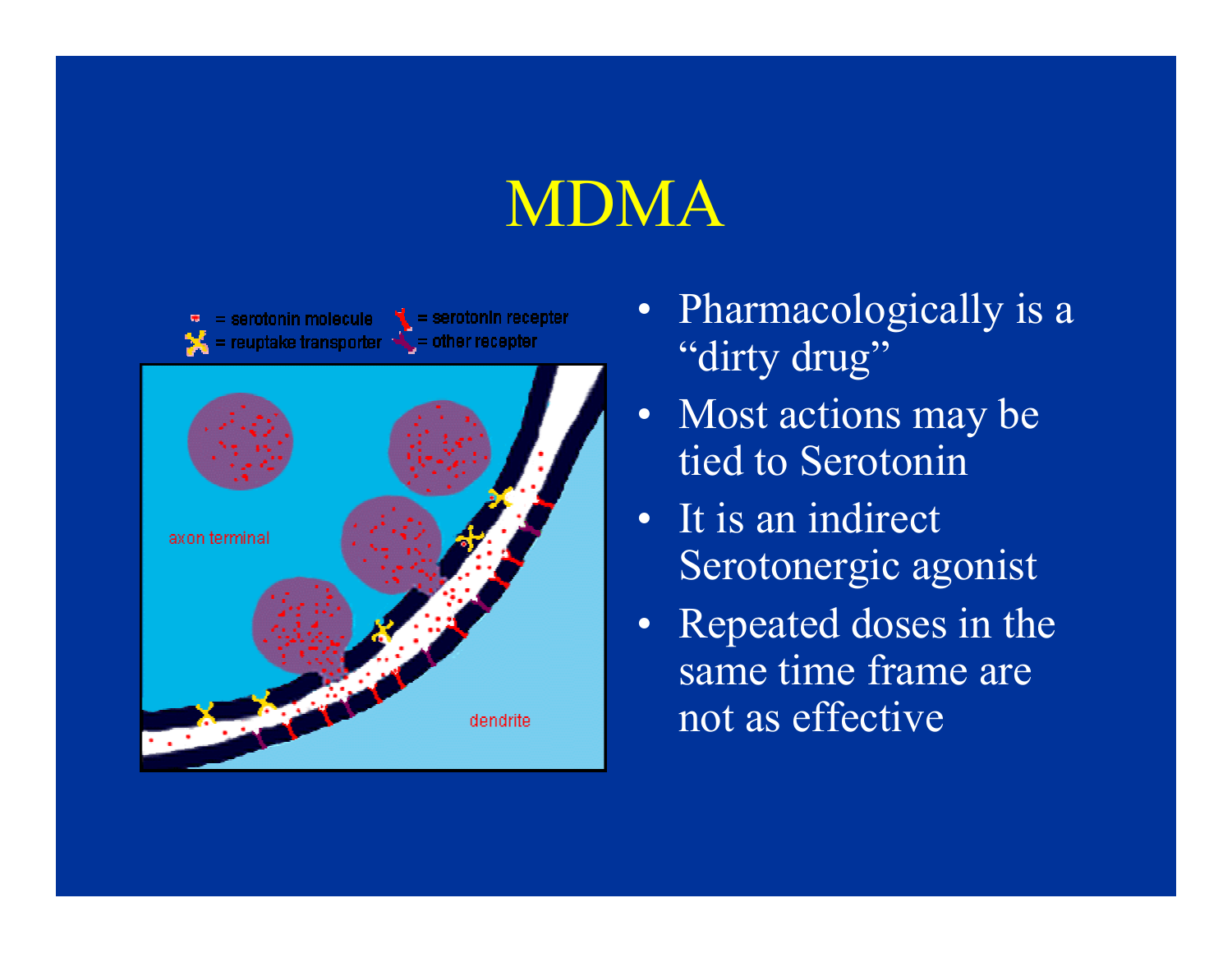# **What comes after the "high"?**

- Hungover feeling and depression— "e-tarded"
- Moodiness, anxiety, and paranoia
- Irritability
- Loss of appetite
- •Insomnia
- Chills or sweating
- General tiredness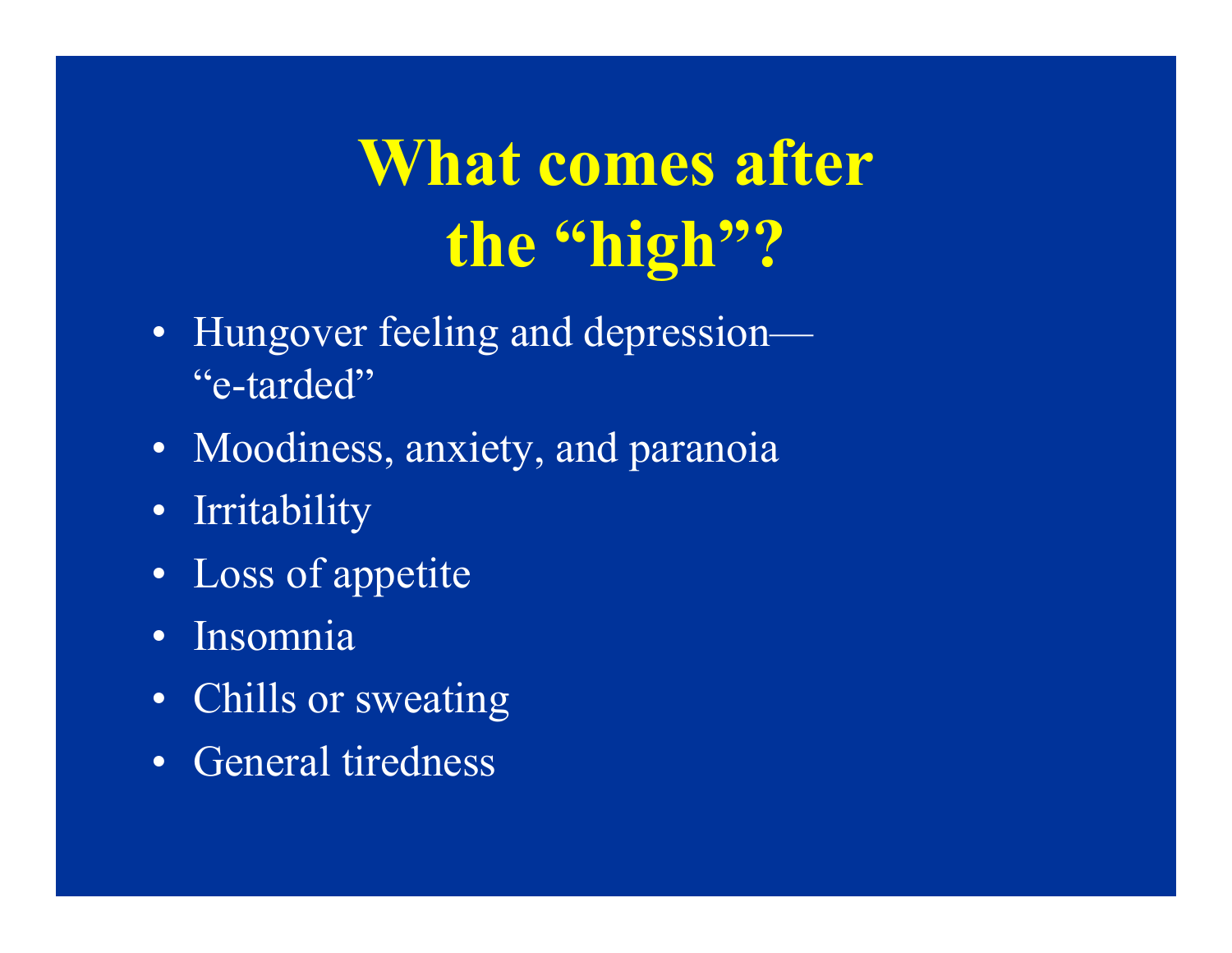## **Ecstasy's Side Effects**

- Increases in heart rate and blood pressure
- •Nausea
- Loss of appetite
- Jaw tightness
- Compulsive chewing and teeth clenching
- •Anxiety, panic, and depression
- Health risks increase if ecstasy is combined with another drug (PMA)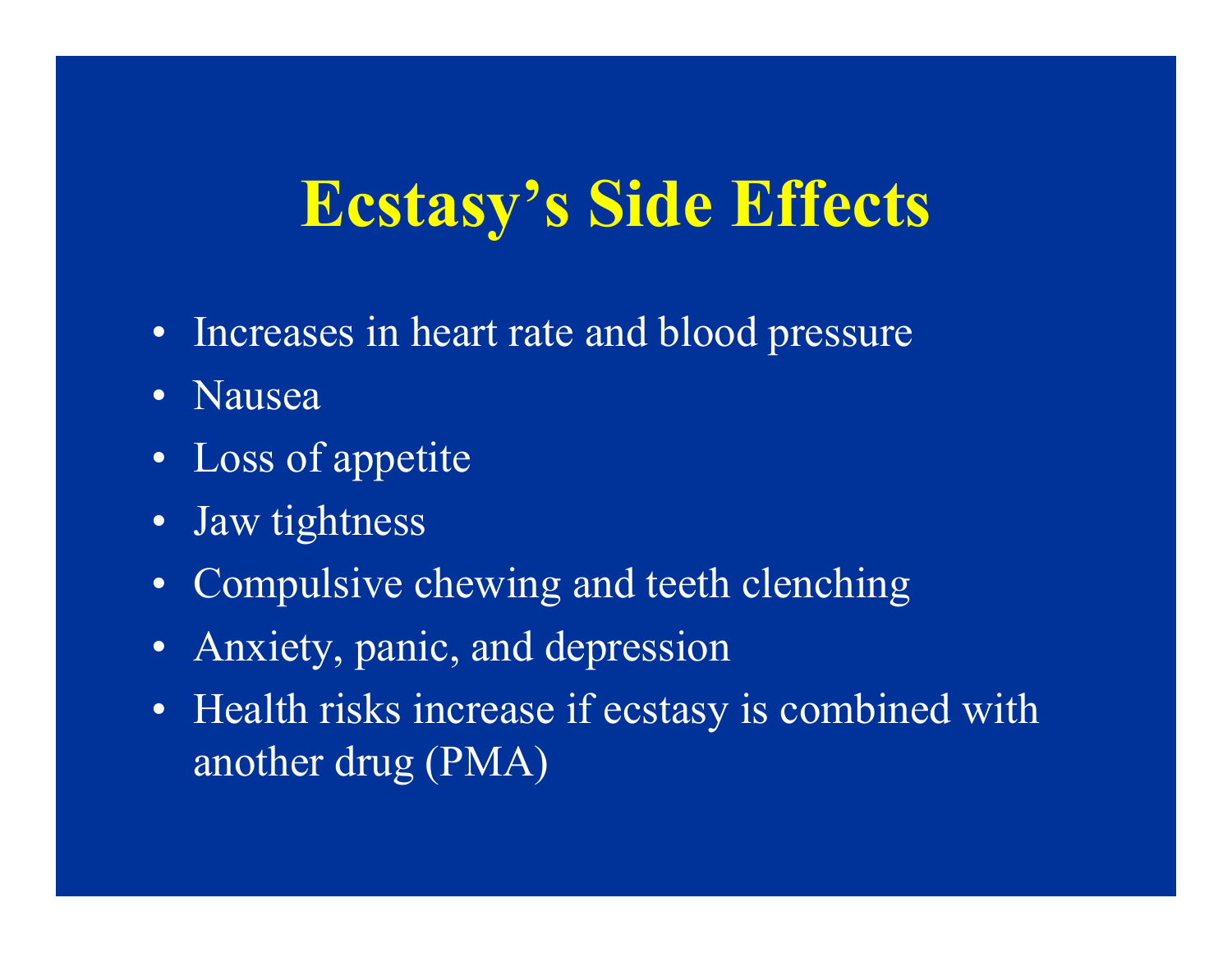#### MDMA Intoxication



- •Immediate concerns are for ove rheating, w hich i n e x treme cases m ay caus e death.
- •This phenomena i s as s ociate d with d e hydrati on and m ay b e c omp a red to b oth th e S eroto nin syn dro m e and N eurolep tic m a lignant syndrom e
- •Treatment for this shouldinvolve hydration, cooling and agents use d NMS
- •Mixing with PMA can produce a fatal overdose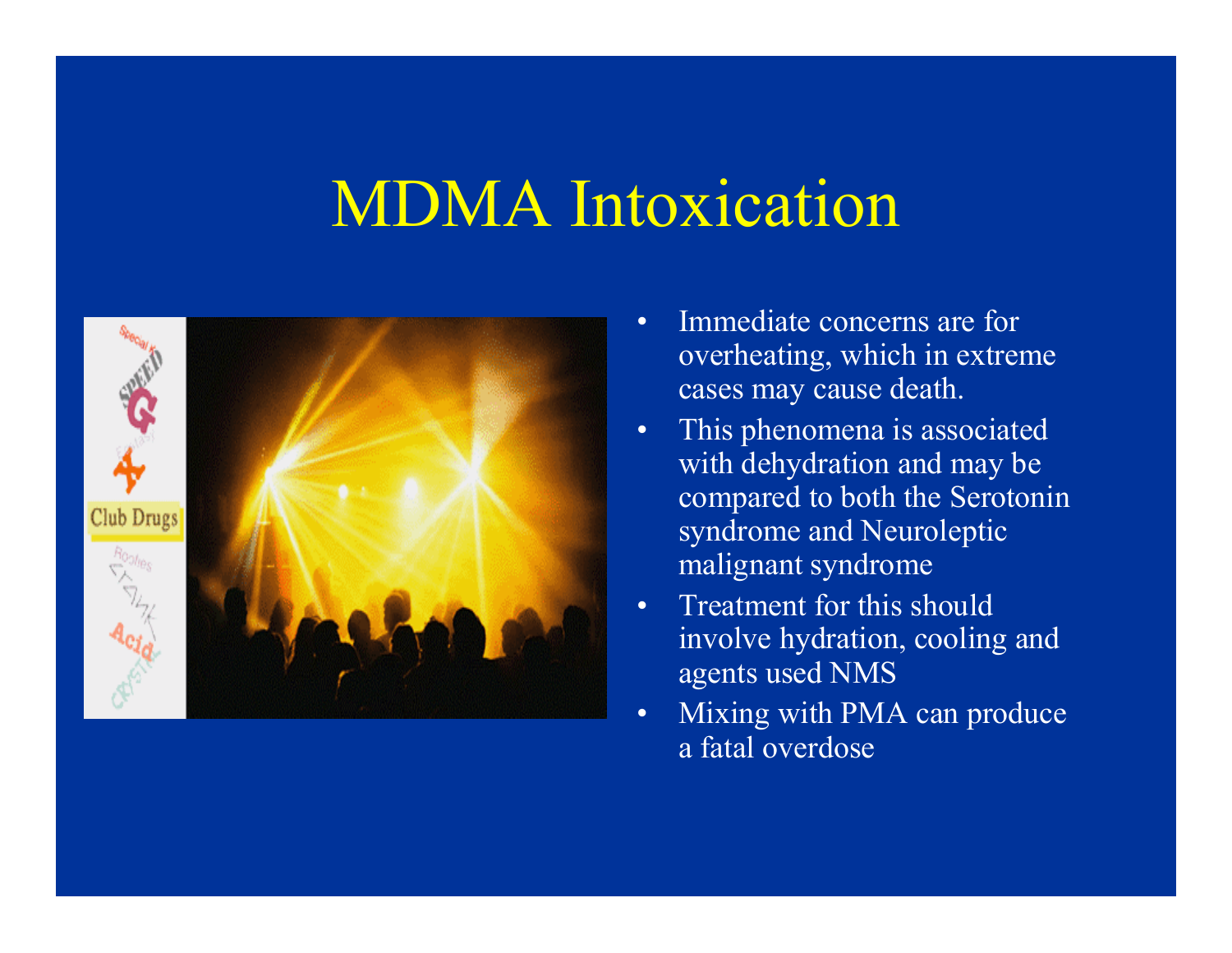#### **Ecstasy pills often contain other dangerous substances**

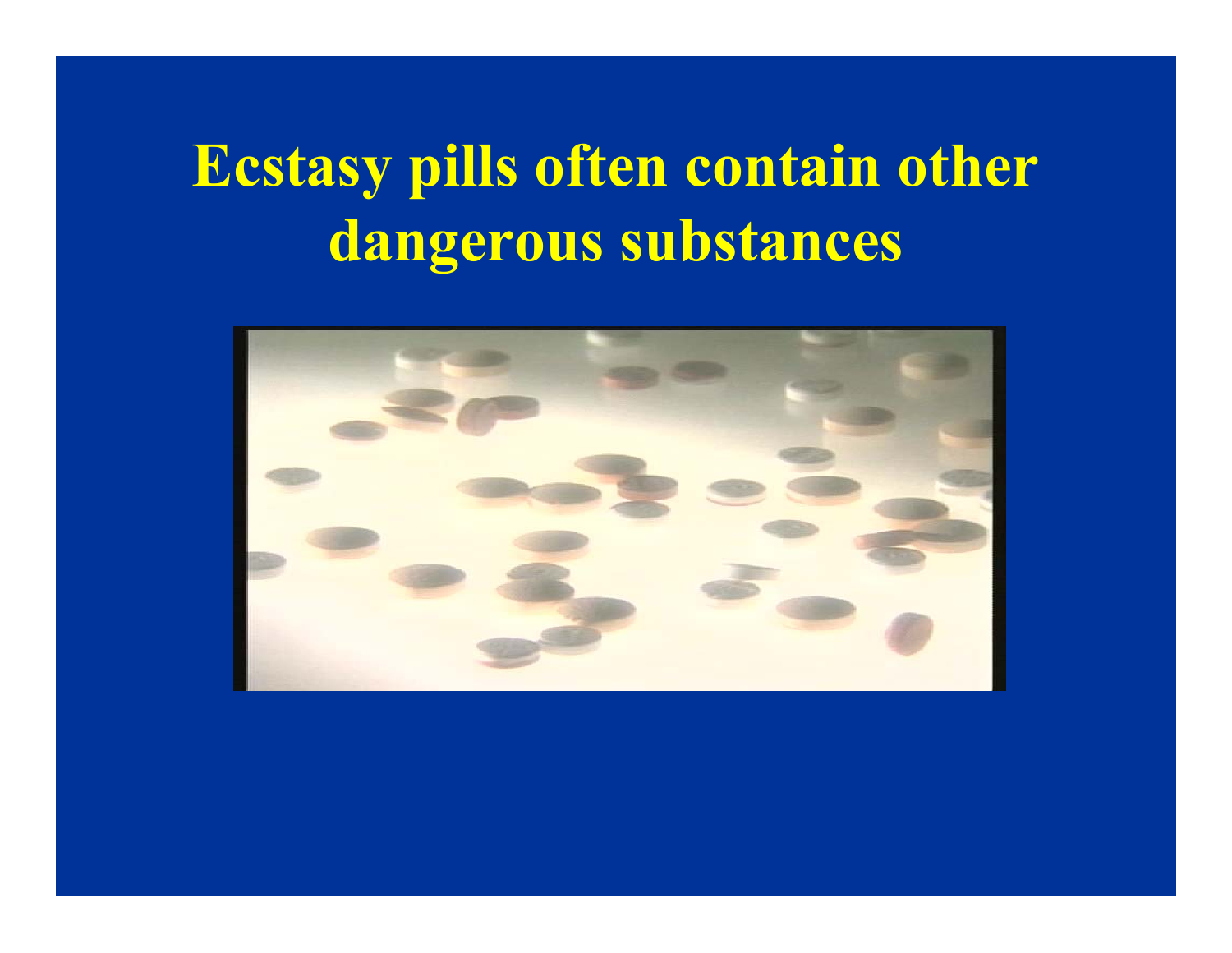# Long Term Dangers of MDMA



- $\bullet$ It does appear to cause permanent a lter ations in serotonin axons
- This may have long term effects on m e m ory,cognition, and mood
- "Freshmen love it, Sophom ores like it, Seniors are afraid of it
- MDMA is a true "gateway" drug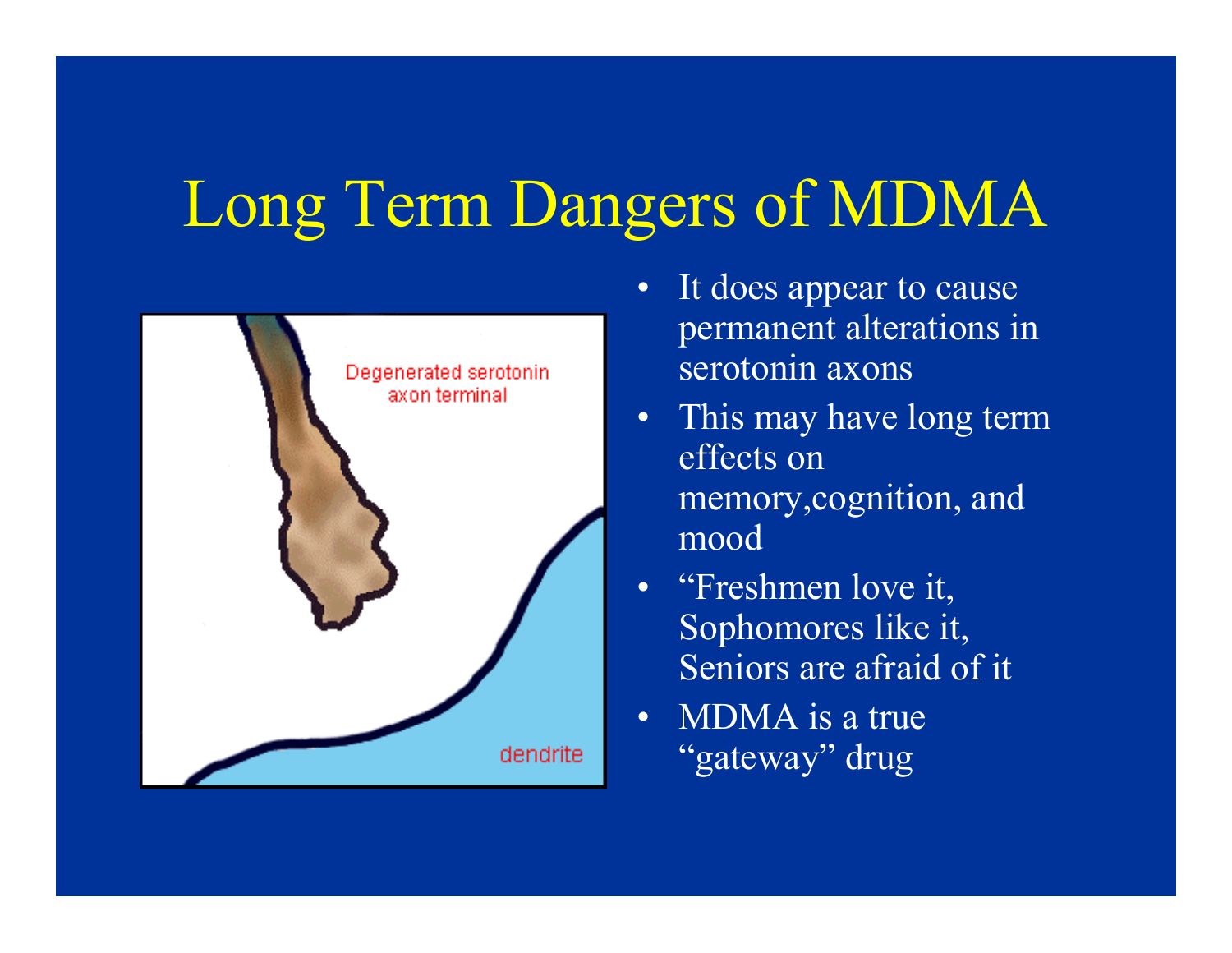#### MDMA Studies in Primates

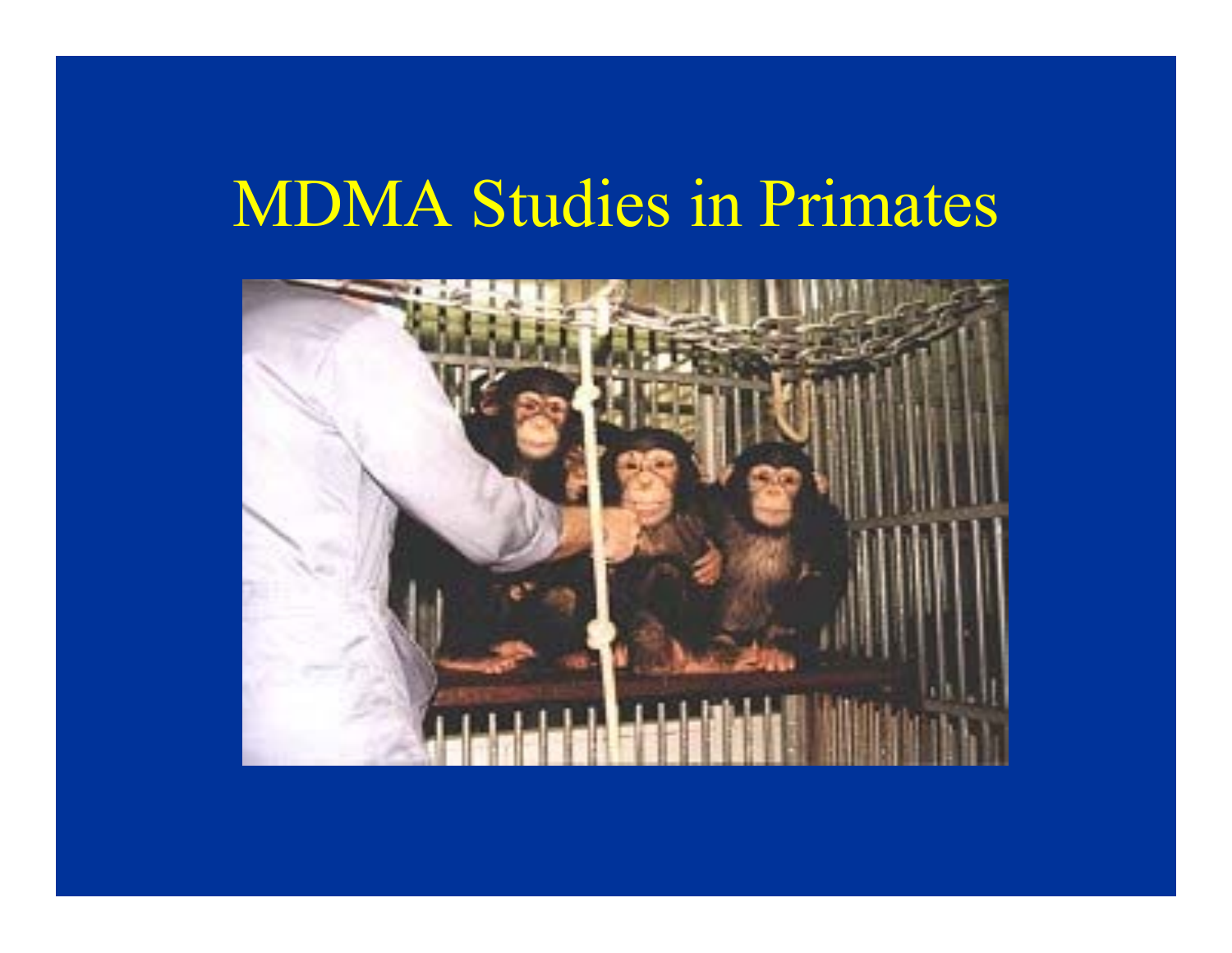#### **Serotonin Present in Cerebral Cortex Neurons**

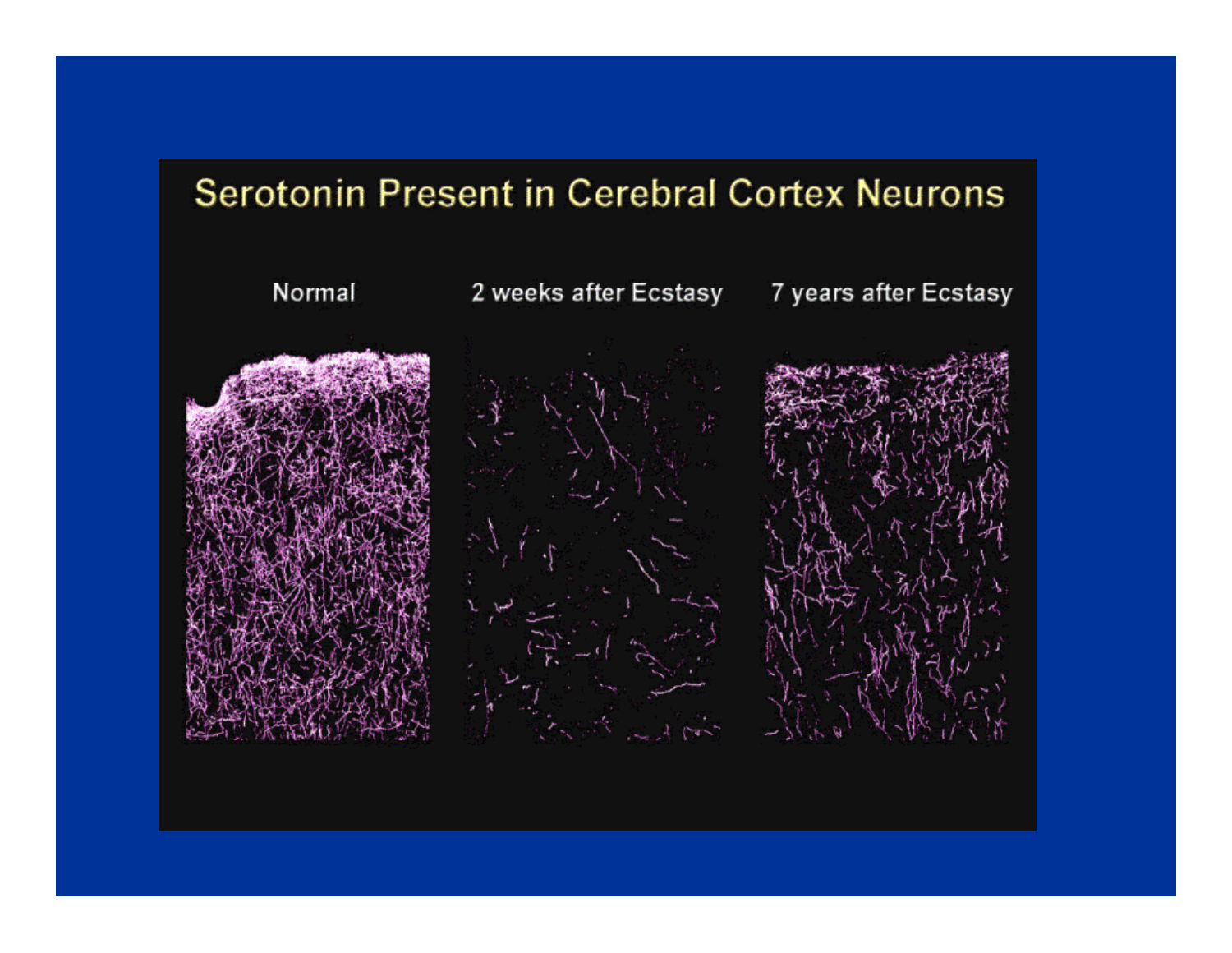#### **Effect of MDMA Administration on rCBF**



**Subject** (age 21 yr) **Baseline** 

2 weeks post-MDMA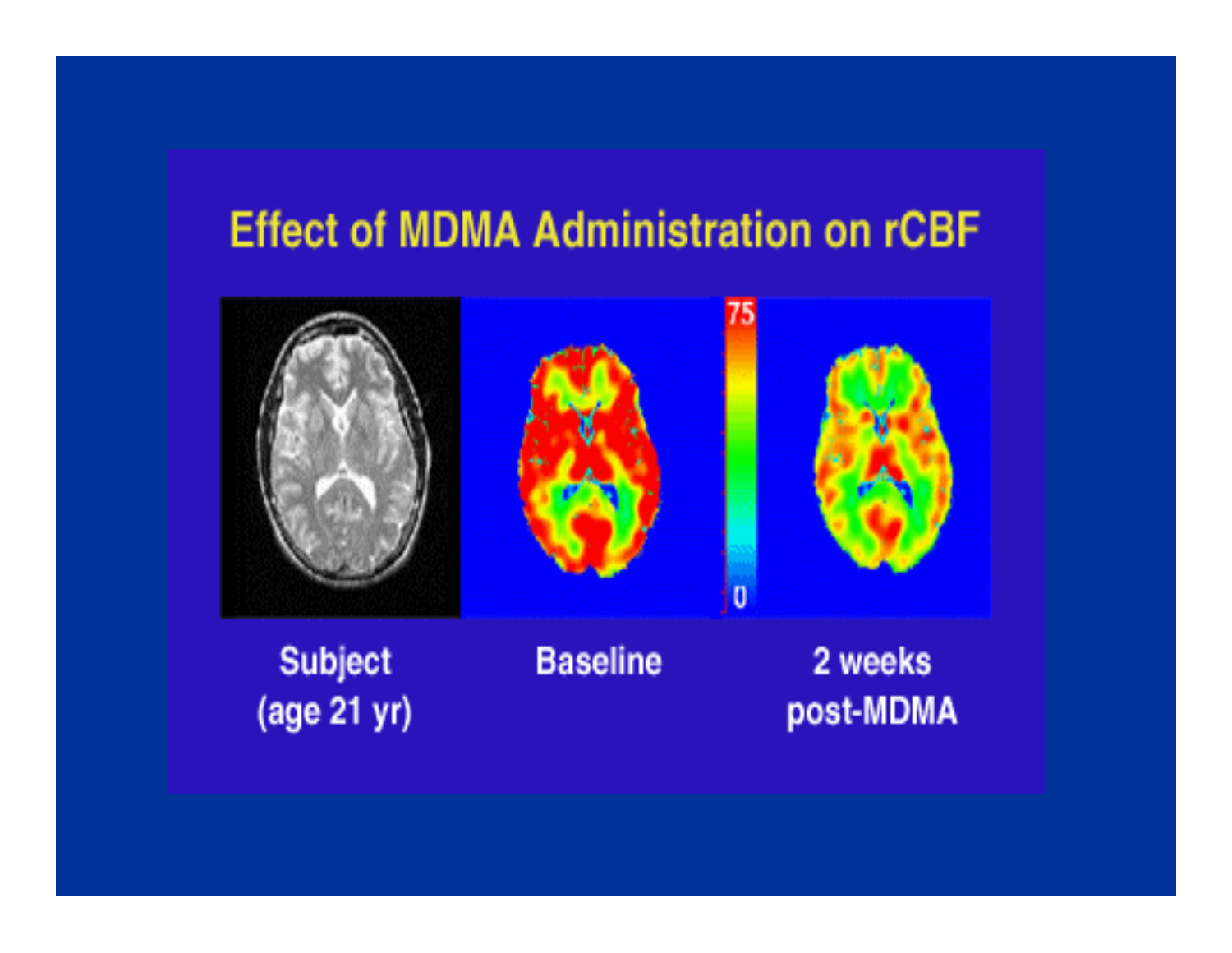#### Human Studies of Chronic Users

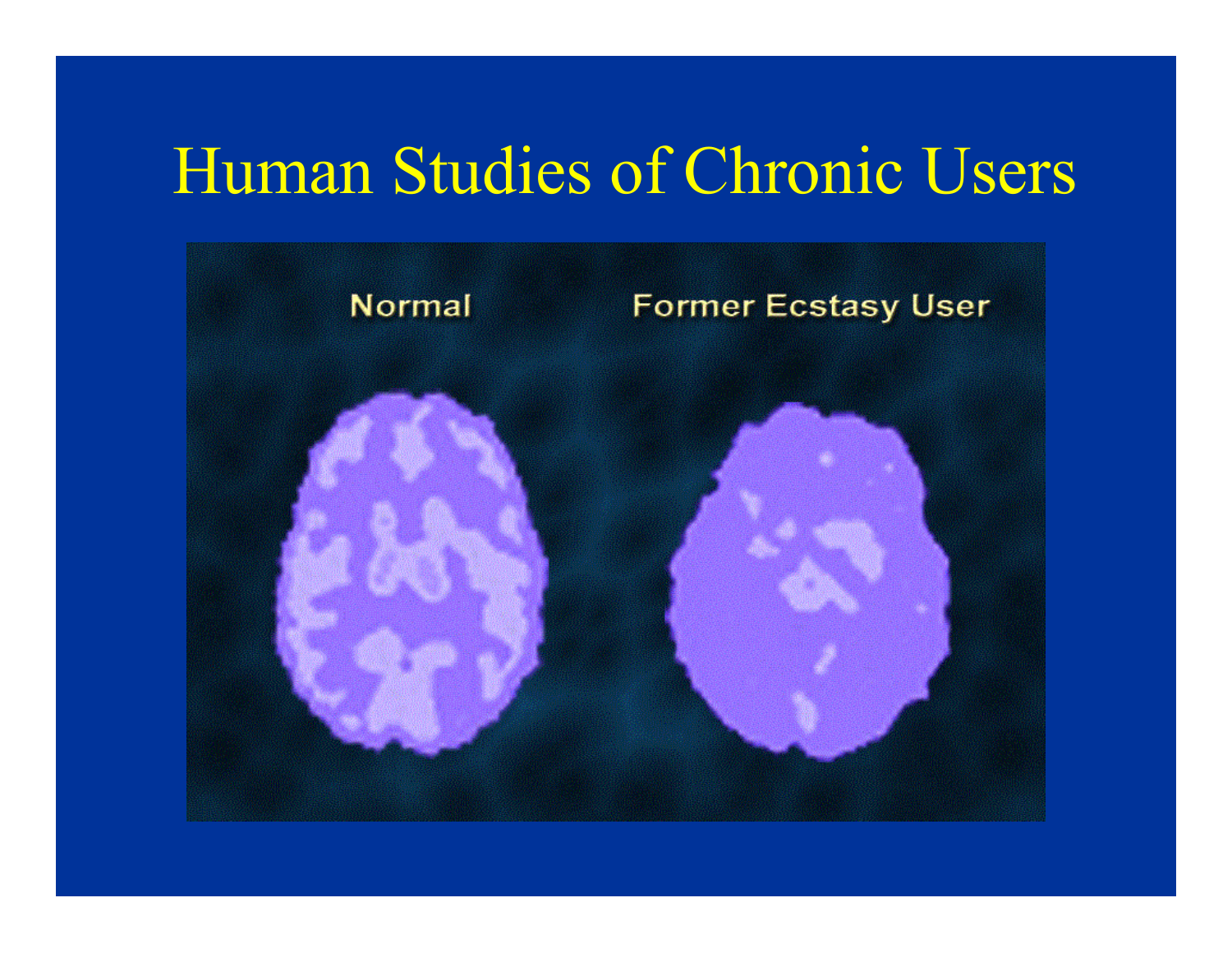#### Ketamine



- Originally manufactured as a dissociative  $\bullet$ anesthetic for adults.
- It is derived from, and related to PCP.  $\bullet$
- Still used in pediatrics, and in veterinary  $\bullet$ practices.
- Causes a dose dependent intoxication  $\bullet$ characterized by decreased levels of thinking, and a "zombie like" affect.
- Is classically dependency inducing.  $\bullet$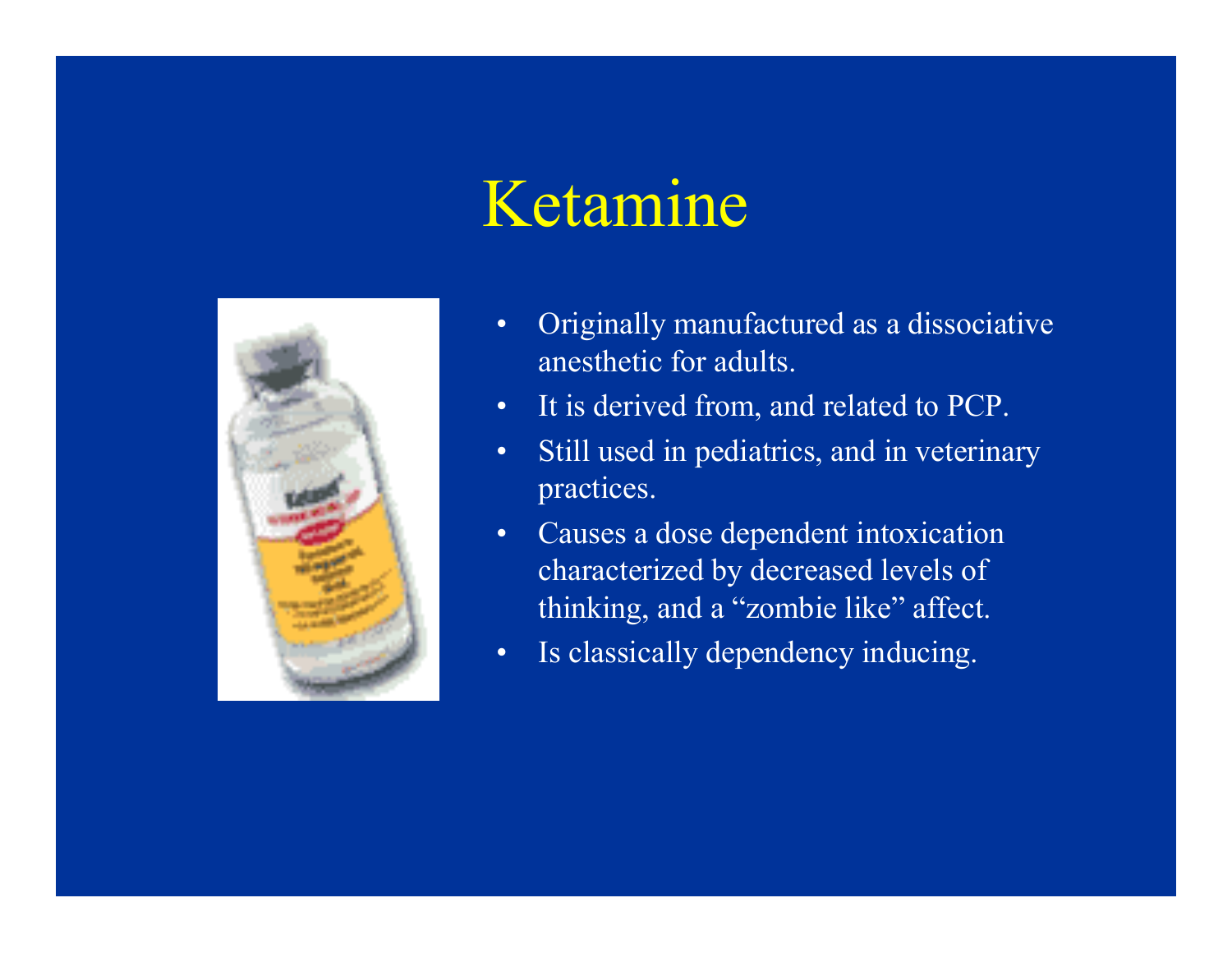#### Ketamine Effects

- Dose dependent dissociative affects
- Paucity of thinking
- · "K Hole"
- Catatonia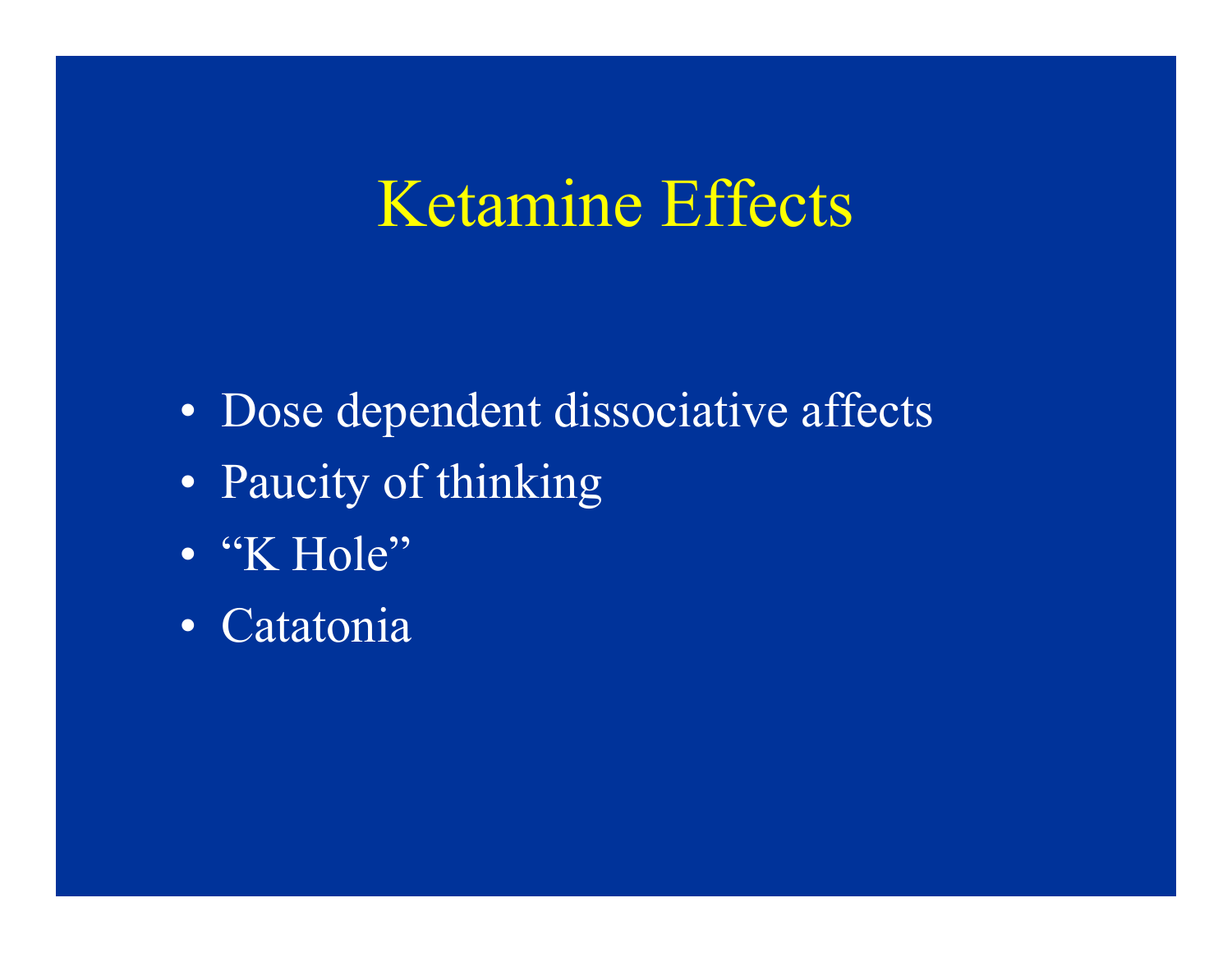#### GHB

- • Is a naturally occuring substance, probably a neurotransmitter
- Is available as a clear liquid
- • Up until very recently its production and distribution were legal
- • Causes a combination of stimulation and GABA-ergic effects
- Is one of two agents knows as the "date rape drug"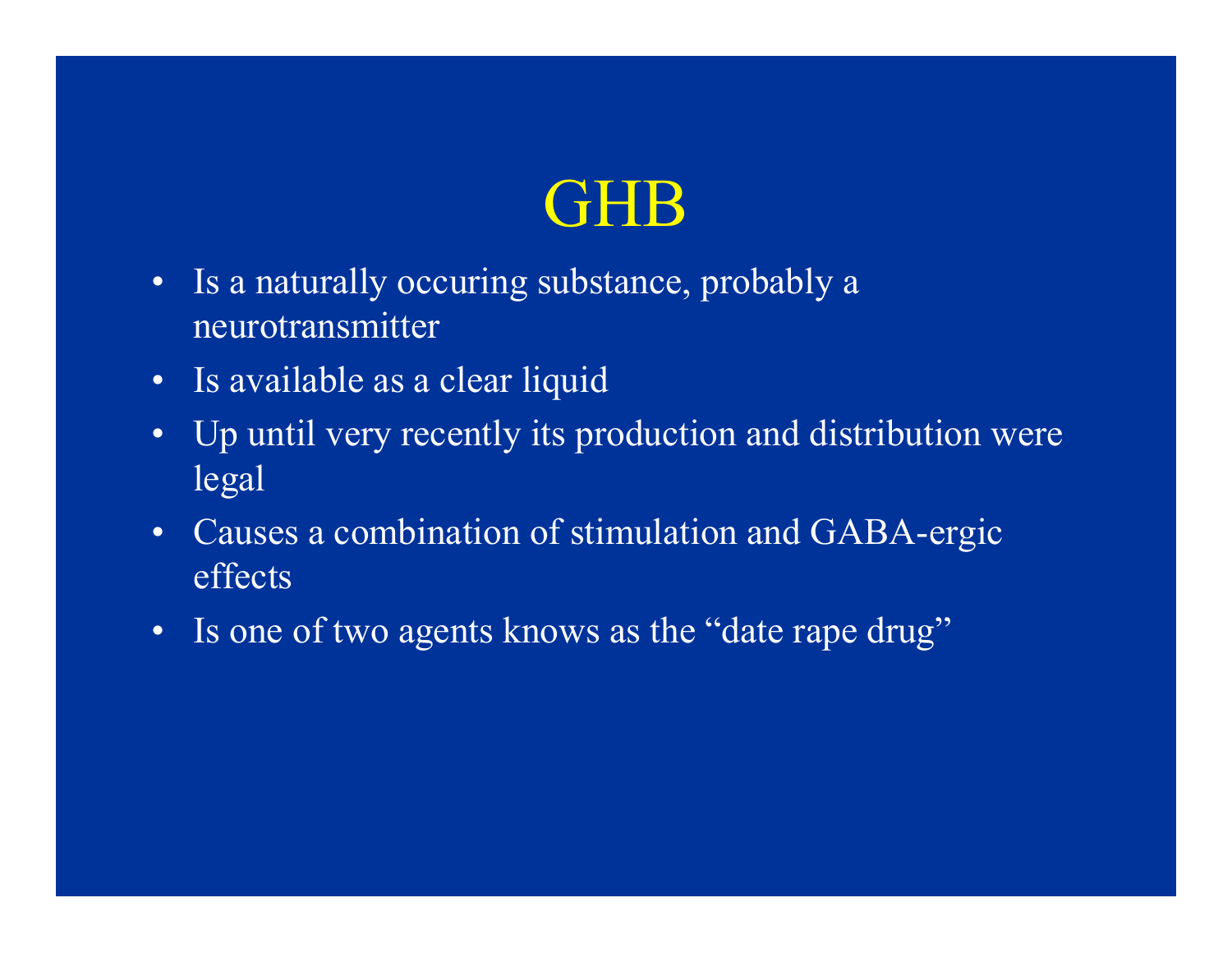# Management of Acute GHB Intoxication/Overdose



- $\bullet$ Largely physiologically supportive
- $\bullet$ Vigilance, with a "wait and see attitude is warranted."
- $\bullet$ Intubations and physiological support m ay be required in an overdose
- •Jerking muscular movem ents are a result of GHB, not of s eizures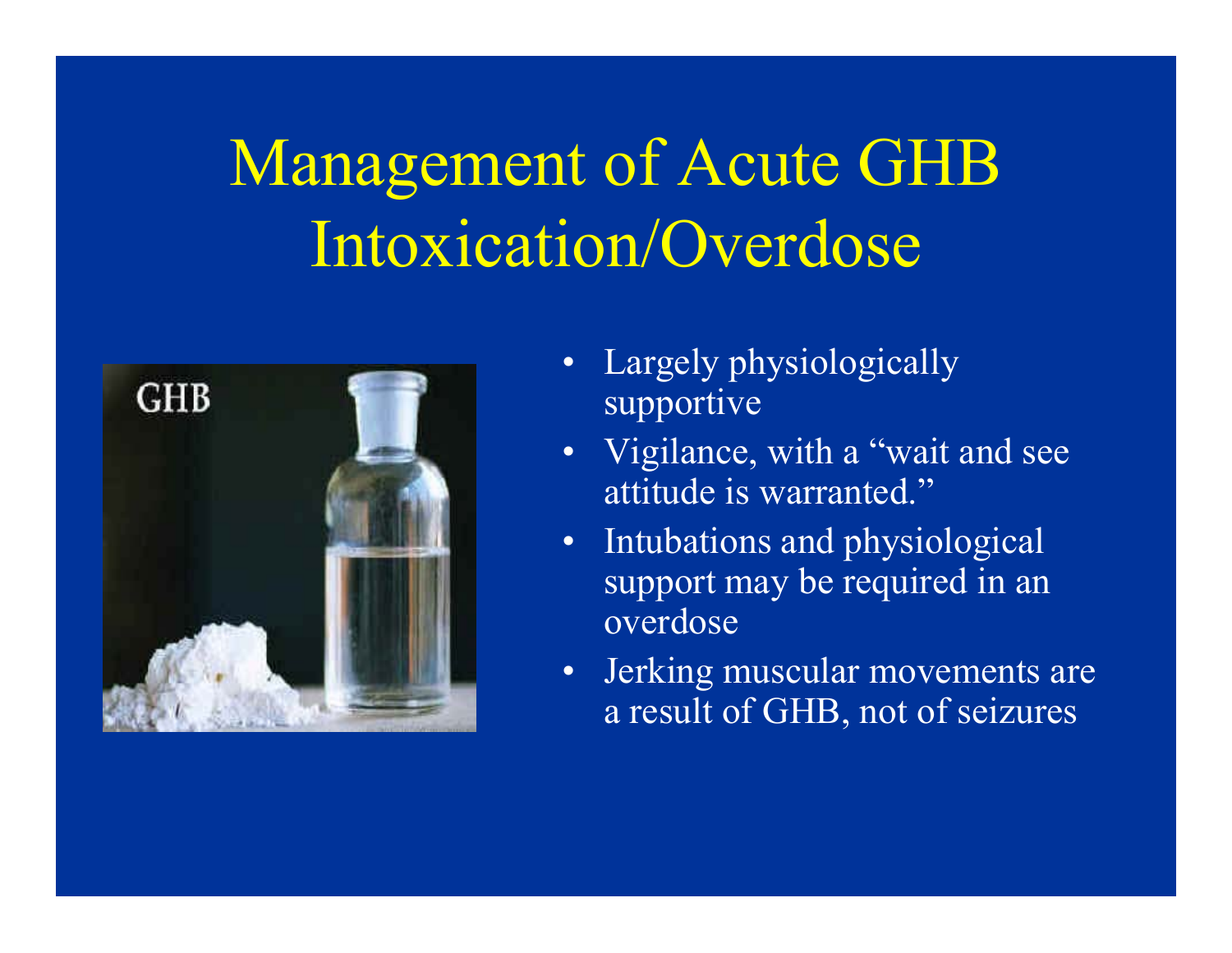#### Immediate Dangers From GHB

- GHB has an incredibly small therapeutic index
- $\bullet$ • Difficult for enforcement officials to detect as it may be smuggled in vessels like Visine container s
- $\bullet$ • Overdose may result in decreased respiration and death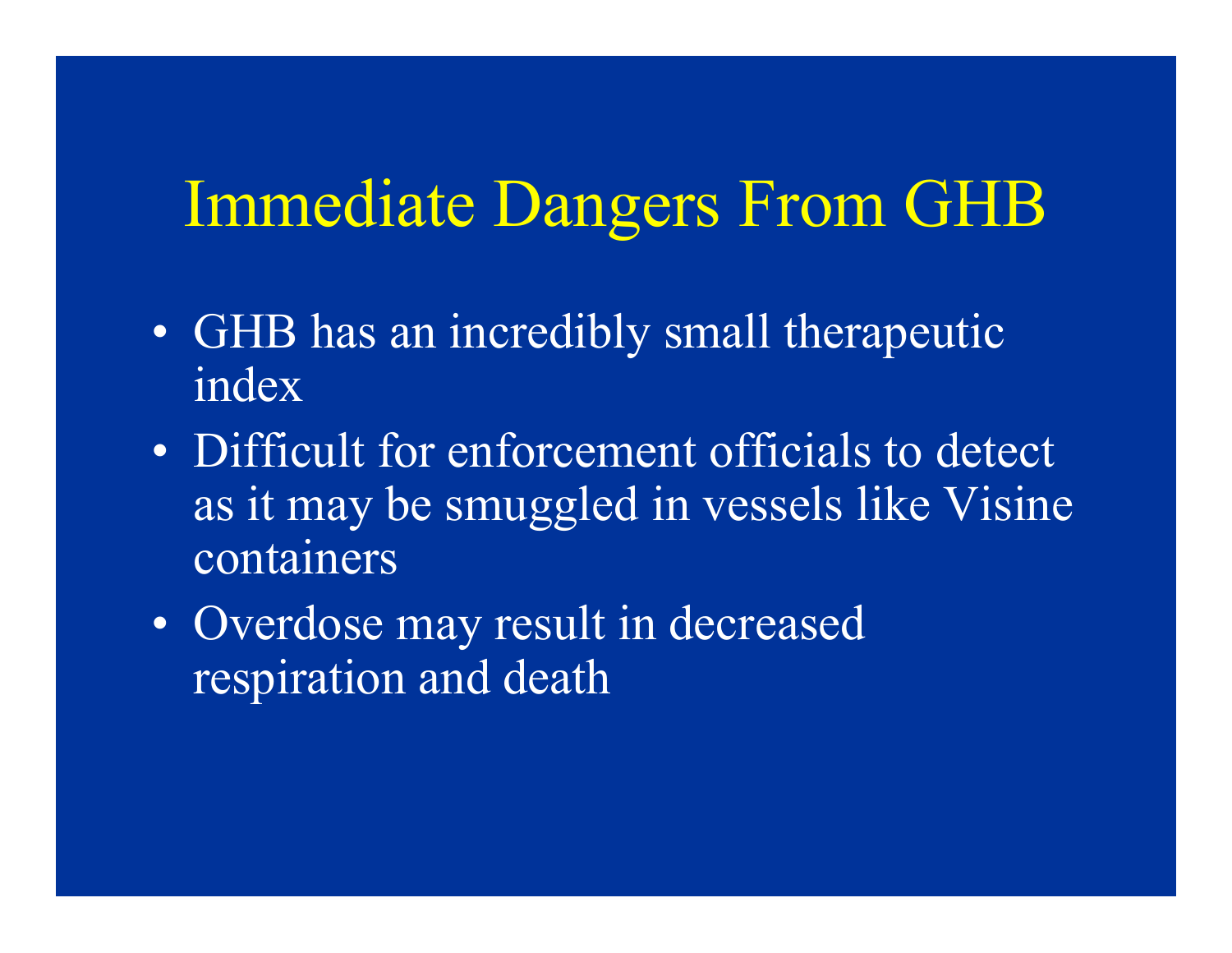#### Treatment of GHB Dependence/Withdrawal



- $\bullet$ GABA agents are usually effective
- •There is a paucity of well controlled studies
- Most anecdotal accounts indicate that regim ens and protocols for alcohol withdrawal are likely to be effective for the treatment of GHB dependence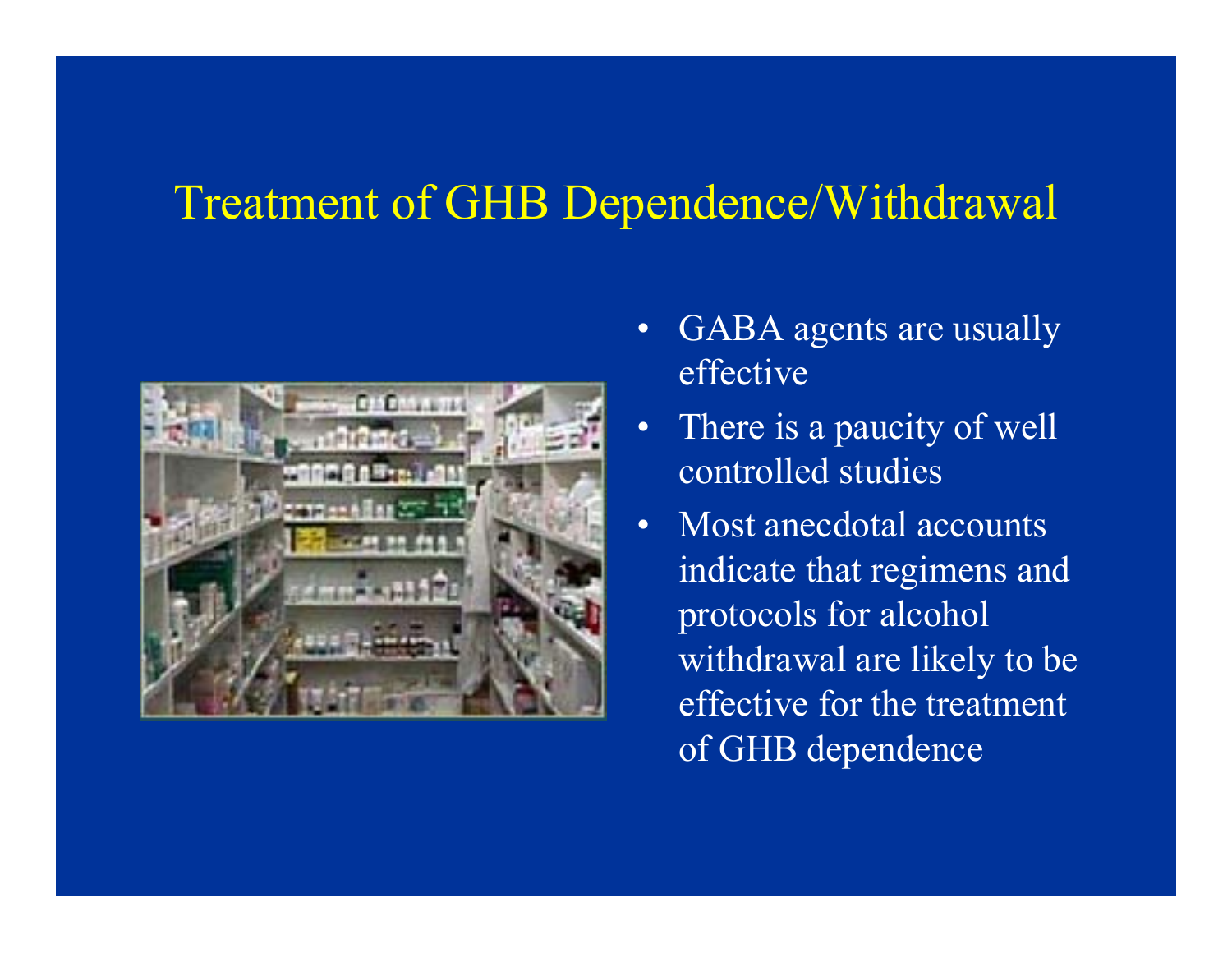#### Conclusions



This is a scene from the movie "half baked."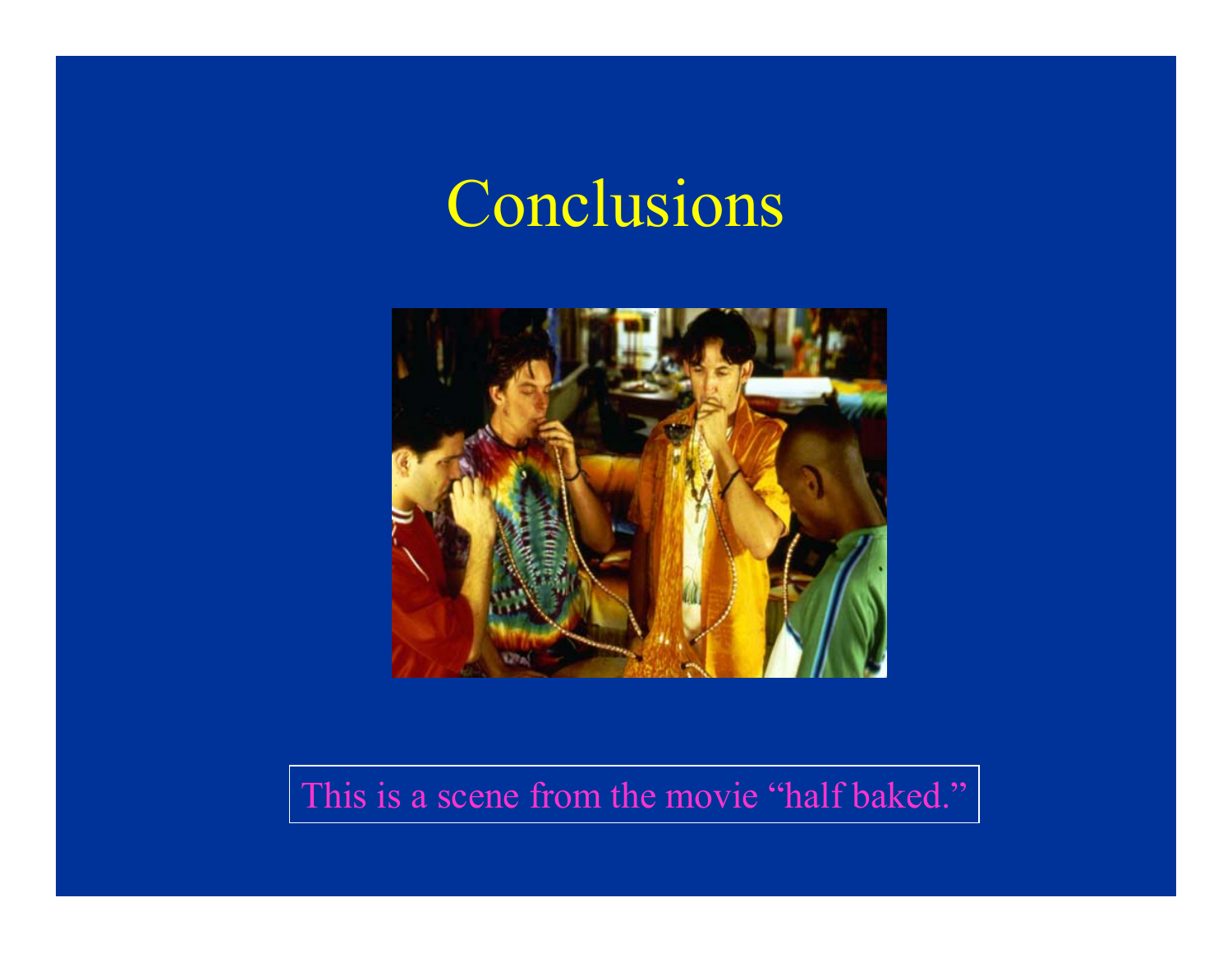#### Treatment Approaches



- $\bullet$ Psychosocial
- •Medical and Physiological Approaches
- •In alm ost all cases, these must be combined
- An eclectic, flexible and thoughtful approach is alm ost always best.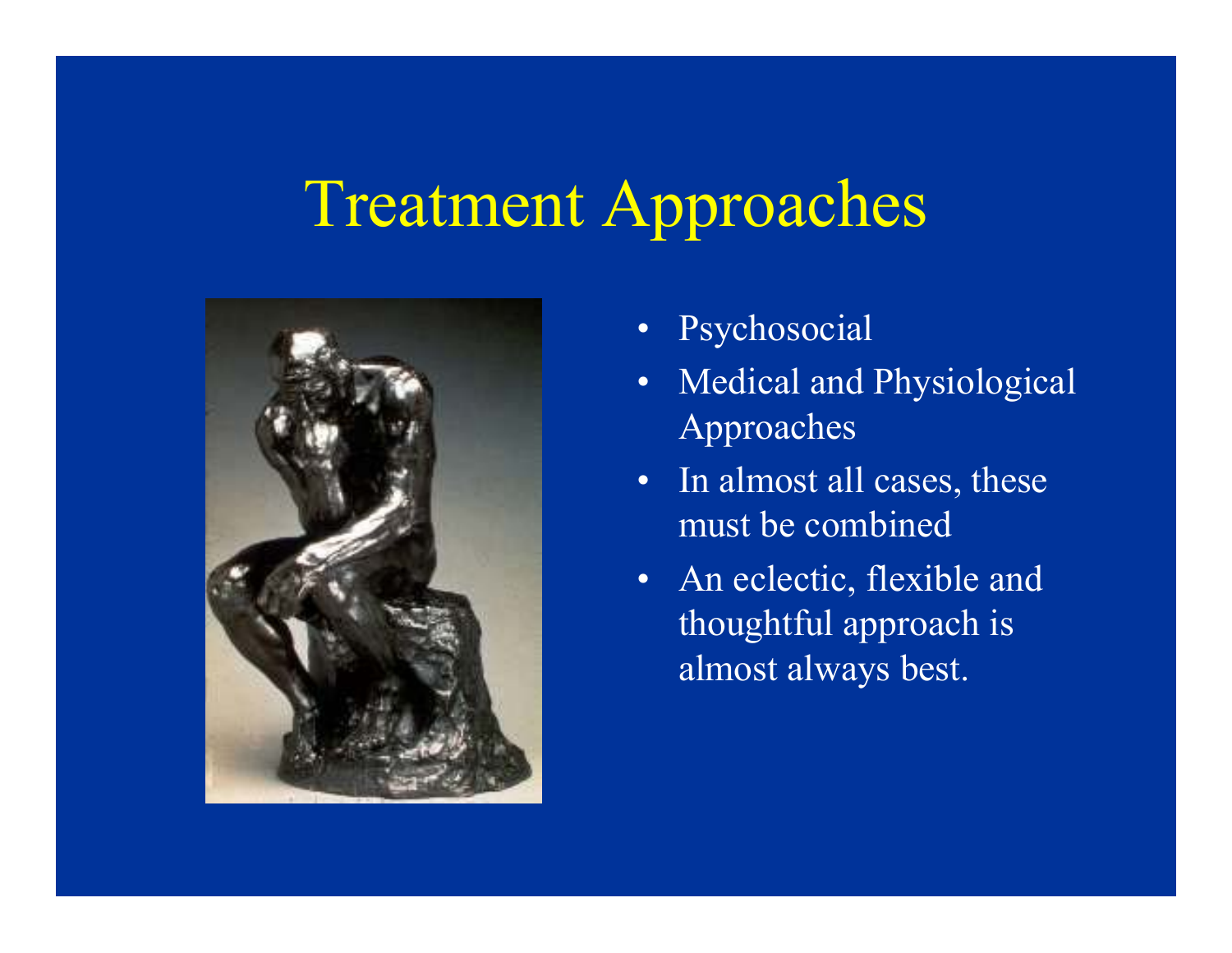# The treatment should be done with a thoughtful team effort

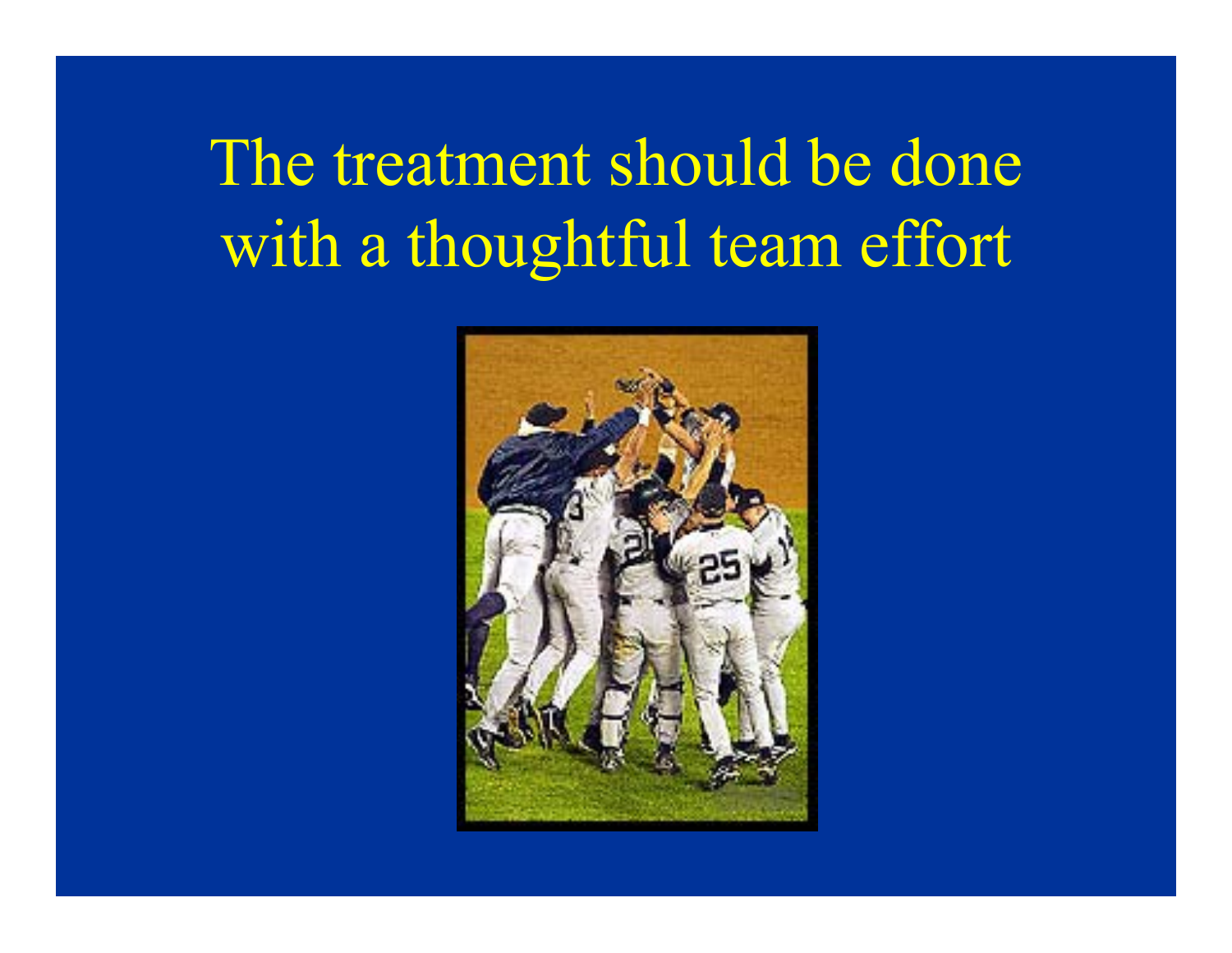# The treatment should be done by a team